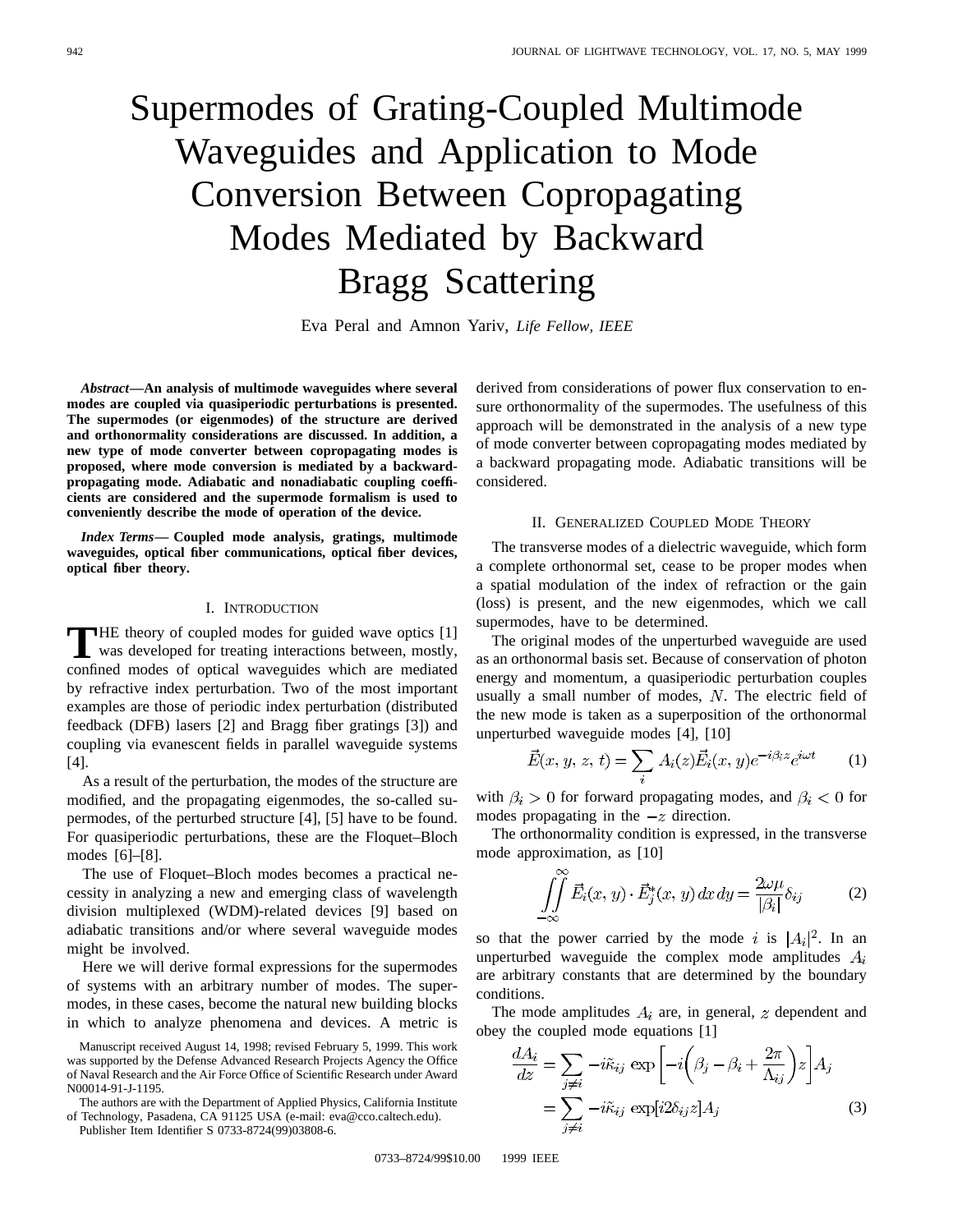where  $A_i$  are the mode amplitudes,  $\beta_i$  the propagation constants and  $\tilde{\kappa}_{ij}$  and  $\Lambda_{ij}$  the amplitude and period, respectively, of the Bragg grating that couples modes  $i$  and  $j$ . The detuning  $\delta_{ij}$  is defined as

$$
2\delta_{ij} = \beta_i - \beta_j - \frac{2\pi}{\Lambda_{ij}}.\tag{4}
$$

The sign of the Bragg period  $\Lambda_{ij}$  is taken so that near the filter center frequency  $\omega_0$  the detuning is small,  $\delta_{ij} \approx 0$ , i.e., the modes are strongly coupled. Thus,  $\delta_{ij} = -\delta_{ji}$ . If the modes  $i$  and  $j$  propagate in the same direction, then  $\tilde{\kappa}_{ij} = \tilde{\kappa}_{ji}^*$ , otherwise, if the modes propagate in opposite directions,  $\tilde{\kappa}_{ij} = -\tilde{\kappa}_{ji}^*$ .

It is convenient to remove the rapidly varying oscillatory term in the coupled mode equations (3) and use new mode amplitudes defined as

$$
a_i = A_i \exp(-i\delta_i z) \tag{5}
$$

where the reference detunings  $\delta_i$  have yet to be determined. On substitution in the coupled mode equations (3), the new equations are given by

$$
\frac{da_i}{dz} = -i\delta_i a_i - i \sum_{j \neq i} \tilde{\kappa}_{ij} \exp[i(2\delta_{ij} - \delta_i + \delta_j)z]a_j.
$$
 (6)

By defining new coupling coefficients

$$
\kappa_{ij} = \tilde{\kappa}_{ij} \exp[i(2\delta_{ij} - \delta_i + \delta_j)z] \tag{7}
$$

the coupled mode equations become

$$
\frac{da_i}{dz} = -i\delta_i a_i - i \sum_{j \neq i} \kappa_{ij} a_j.
$$
 (8)

If the number of coupling coefficients,  $\tilde{\kappa}_{ij}$ , different from zero is less than or equal to the number of modes,  $N$ , which is always satisfied for bimodal or trimodal structures, the reference detunings,  $\delta_i$ , can be chosen so that

$$
2\delta_{ij} - \delta_i + \delta_j = 0\tag{9}
$$

and as a consequence,  $\kappa_{ij} = \tilde{\kappa}_{ij}$ . Otherwise, the new coupling coefficients  $\kappa_{ij}$  have a phase, which depends linearly on z.

The coupled wave equations can be expressed in matrix form as

$$
i\frac{da}{dz} = \begin{bmatrix} \delta_1 & \kappa_{12} & \cdots & \kappa_{1N} \\ \kappa_{21} & \delta_2 & & \\ \vdots & & \ddots & \vdots \\ \kappa_{N1} & & \cdots & \delta_N \end{bmatrix} a = Ha \qquad (10)
$$

where  $a = [a_1 \ a_2 \ \cdots \ a_N]^T$ . If the coupling coefficients  $\kappa_{ij}$  do not depend on z, or vary very slowly (as in an adiabatic transition), we can postulate that the field components evolve as

$$
a(z) = a(0) \exp(-i\gamma z)
$$
 (11)

which when used in (10) leads to

$$
i\frac{da}{dz} = \gamma a = Ha.
$$
 (12)

This is an eigenvalue equation that yields the (adiabatic) eigenvectors or supermodes and eigenvalues of the structure.

## III. ON SUPERMODE ORTHONORMALITY AND POWER CONSERVATION

In the previous section, the supermodes of a grating-coupled multimode waveguide were derived. However, in order that any field can be easily expanded as a superposition of these modes, it is convenient that these supermodes are also orthonormal among themselves. However, if there are counterpropagating fields, under the commonly employed unitary inner product the supermodes are not orthogonal and power flux conservation is not obtained. In this section a new metric is derived from considerations of conservation of power flux that yields an orthonormality condition for both co- and contradirectional coupling.

We consider the general case of  $N_1$  modes propagating in the  $+z$  direction and  $N_2$  modes traveling in the  $-z$  direction. The amplitudes  $a_i$  of these modes form the vectors R and S, respectively. Thus, we can define the vector  $a = \begin{bmatrix} R \\ S \end{bmatrix}$  and the matrix system (10) is then given by

$$
i\frac{d}{dz}\begin{bmatrix}R\\S\end{bmatrix} = H\begin{bmatrix}R\\S\end{bmatrix} = \begin{bmatrix} \kappa_{RR} & \kappa_{RS} \\ -\kappa_{RS}^{\dagger} & \kappa_{SS} \end{bmatrix} \begin{bmatrix} R\\S \end{bmatrix}
$$
(13)

where the superscript  $\dagger$  indicates hermitian conjugate.  $\kappa_{RR}$ and  $\kappa_{SS}$  are Hermitian matrices with dimensions  $N_1 \times N_1$ and  $N_2 \times N_2$ , respectively.

When modes travel in different directions, the total power flow is given by

$$
P = a^{\dagger} K a \tag{14}
$$

where  $(a^+)_{ij} \equiv a_{ji}^*$  and

$$
K = \begin{bmatrix} I_{N_1} & 0 \\ 0 & -I_{N_2} \end{bmatrix} . \tag{15}
$$

Here  $I_{N_i}$  is the identity matrix of dimension  $N_i \times N_i$ . Thus, K is a parity matrix consisting of  $\pm 1$  in the main diagonal. Equation (14) can be expressed as

$$
P = \langle a, a \rangle \tag{16}
$$

where  $\langle a, b \rangle$  is an inner product defined as

$$
\langle a, b \rangle = a^{\dagger} K b \tag{17}
$$

and K is the metric. With the matrix K defined in (15), this is an improper product, i.e.,  $K$  is indefinite, and the inner product can be a negative number. This would correspond physically to power flowing in the direction of negative  $z$ .

The power flux is a conserved quantity, i.e., independent of . This requirement imposes a condition on the system matrix  $H$ . Using (10) and (14), we get

$$
\frac{dP}{dz} = \frac{da^{\dagger}}{dz}Ka + a^{\dagger}K\frac{da}{dz} = ia^{\dagger}(H^{\dagger}K - HK)a = 0.
$$
 (18)

Thus,  $H$  has to satisfy

$$
H = K^{-1}H^{\dagger}K \equiv H^{\#}.
$$
 (19)

In the equation above,  $H^{\#}$  is the adjoint of H in this metric, and the  $\hat{H}$  satisfying  $H = H^{\#}$  are referred to as K-Hermitian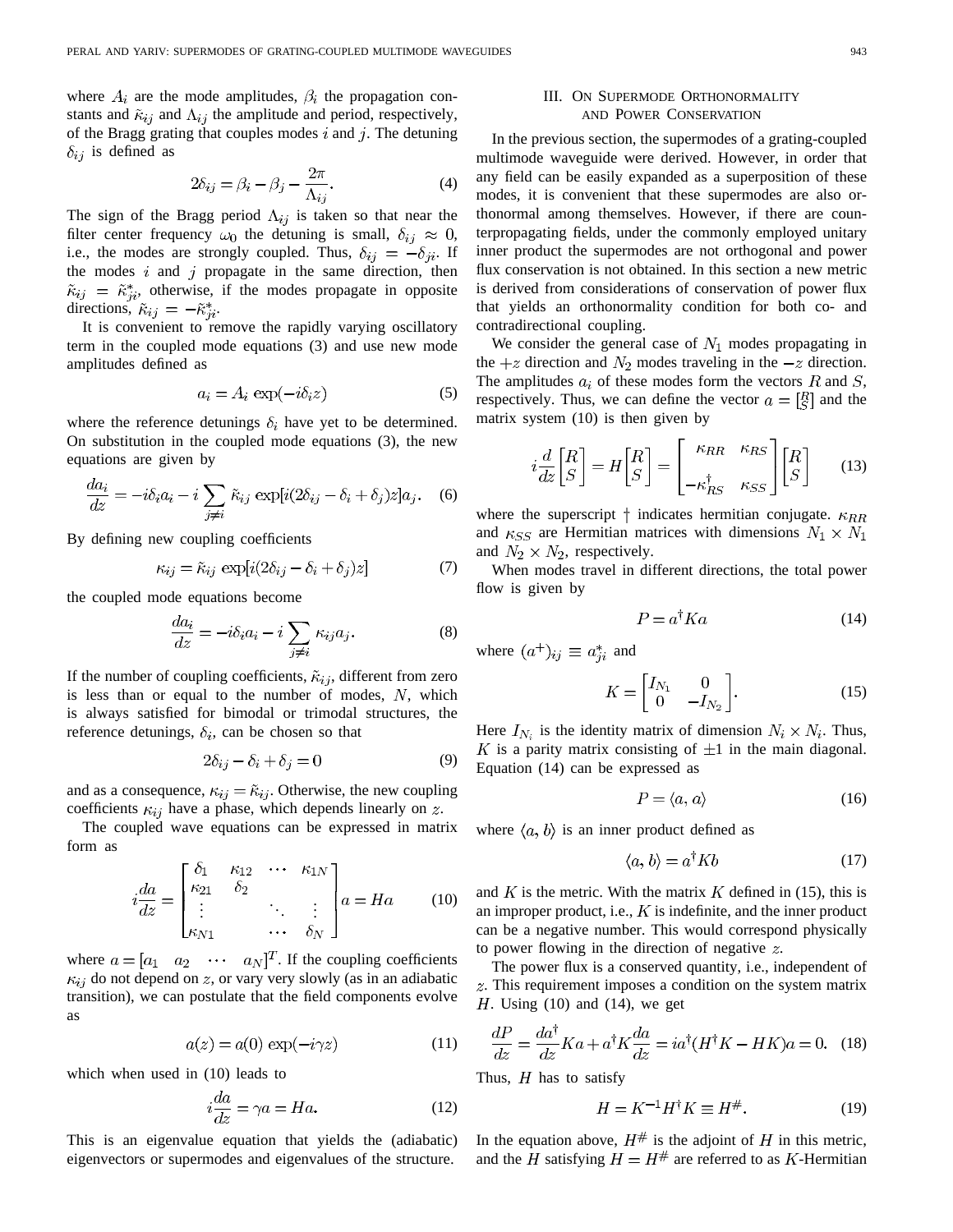Fig. 1. Mode converter mediated by backward Bragg scattering.

matrices. By direct substitution, it can be shown that the  $H$  in (13) with the metric in  $(15)$  is K-Hermitian.

B

It can be shown [13] that the eigenvalues,  $\gamma_i$ , of Khermitian matrices are either real or else occur in complex conjugate pairs. If we denote  $\gamma_i$  the eigenvalue associated with the eigenvector  $x_i$ , then  $x_i$  is K-orthogonal to all the other eigenvectors,  $x_j$ , with eigenvalue  $\gamma_j$  different from  $\gamma_i^*$ , that is

$$
\langle x_i, x_j \rangle = 0 \quad \text{for all } j \text{ such that } \gamma_j \neq \gamma_i^*
$$
  

$$
\langle x_i, x_j \rangle \neq 0 \quad \text{for } j \text{ such that } \gamma_j = \gamma_i^*.
$$
 (20)

Thus, in the case of a complex eigenvalue, orthogonality is defined in a different way. The eigenvector associated with the complex eigenvalue is orthogonal to itself but is not orthogonal to the eigenvector associated with the complex conjugate eigenvalue.

If the eigenvalues are not degenerate, then the eigenvectors form a complete set and any vector can be expressed as a linear combination of them. The coefficients of the linear expansion are obtained using (20).

As an application of these concepts, mode conversion between two copropagating modes mediated by a backward propagating mode is analyzed in the following section.

### IV. MODE CONVERSION BETWEEN COPROPAGATING MODES

A mode converter is a device that converts light propagating in one mode of a waveguide to another mode. Mode conversion has been used in various applications such as optical sensors, rocking filters, and dispersion compensators. In previous works, mode conversion was achieved by coupling of copropagating modes using long-period gratings [14]. This has several drawbacks such as long devices and it is necessary to precisely control the length of the coupling region in order to achieve maximum coupling efficiency. This is, to our knowledge, the first time that a mode converter is proposed that is based on coupling of counterpropagating mode, and yet input and output modes travel in the same direction.

The structure of the mode converter is shown in Fig. 1. The device should be fabricated in a waveguide that supports three propagating modes. Coupling between two forward propagating modes, A and C, and a backward propagating mode, B occur due to two gratings, the first one couples, i.e., transfers power, between oppositely traveling modes B and C, whereas the second one couples oppositely traveling modes B and A. Modes A and C are not coupled directly by any of the gratings.

The principle of operation is as follows. When mode A is incident on port 1, it travels forward unaffected by the first grating. When mode A reaches the second grating, it is reflected back into mode B. Mode B then travels backward and reaches the first grating, where it is reflected back into mode C. Mode C travels forward along the second grating, which has no effect on it. As a result mode C emerges from port 2. In addition, if mode C were incident on port 1, it would be very strongly reflected.

The system matrix associated with this device is given by

$$
H = \begin{bmatrix} 0 & \kappa_{ab} & 0 \\ -\kappa_{ab}^* & \delta_b & -\kappa_{cb}^* \\ 0 & \kappa_{cb} & \delta_c \end{bmatrix} . \tag{21}
$$

Here, we have set arbitrarily the reference detuning  $\delta_a$  to zero, so that from (9)

$$
\delta_b = -2\delta_{ab}
$$
  
\n
$$
\delta_c = -2(\delta_{ab} - \delta_{cb}).
$$
\n(22)

In order to find the eigenvalues of  $H$ , the following characteristic equation has to be solved

$$
\gamma^3 - \gamma^2(\delta_b + \delta_c) + \gamma(\delta_b \delta_c + |\kappa_{ab}|^2 + |\kappa_{cb}|^2) - \delta_c |\kappa_{ab}|^2 = 0.
$$
\n(23)

One of these eigenvalues,  $\gamma_0$ , is always real, whereas the other two,  $\gamma_{\pm}$ , can be complex conjugate, inside the so-called forbidden region, or both real, outside of the forbidden region. On the boundary the two supermodes  $x_{\pm}$  are degenerate.

The eigenvectors are given by

$$
x_i = \begin{bmatrix} \kappa_{ab} & \gamma_i & \frac{-|\kappa_{ab}|^2 + (\delta_b - \gamma_i)\gamma_i}{\kappa_{cb}^*} \end{bmatrix}^T
$$
  
where  $i = 0, +, -$ . (24)

In consideration of the discussion in the previous section, inside the forbidden region the eigenvectors  $x_0$  and  $x_+$  can be normalized so as to satisfy the following orthonormality relations

$$
\langle x_0, x_{\pm} \rangle = 0, \qquad \langle x_0, x_0 \rangle = 1 \langle x_{\pm}, x_{\pm} \rangle = 0, \qquad \langle x_{\pm}, x_{\mp} \rangle = 1
$$
\n(25)

whereas outside of the forbidden region

$$
\langle x_0, x_{\pm} \rangle = 0, \qquad \langle x_0, x_0 \rangle = 1
$$
  

$$
\langle x_{\pm}, x_{\mp} \rangle = 0, \qquad \langle x_{\pm}, x_{\pm} \rangle = 1.
$$
 (26)

On the boundary, the eigenvalues are degenerate, and the eigenvectors do not form a complete set.

Although an analytic solution exists in the general case (see Appendix A), it is very involved and difficult to interpret. Here we will limit ourselves to the case of  $\delta_c = -2(\delta_{ab} - \delta_{cb}) = 0$ , which will be denoted as *two-photon resonance*. In this case, the eigenvalues are given by:

$$
\gamma_0 = 0;
$$
\n $\gamma_{\pm} = \frac{\delta_b}{2} \pm i \sqrt{(|\kappa_{ab}|^2 + |\kappa_{cb}|^2) - (\frac{\delta_b}{2})^2}.$ \n(27)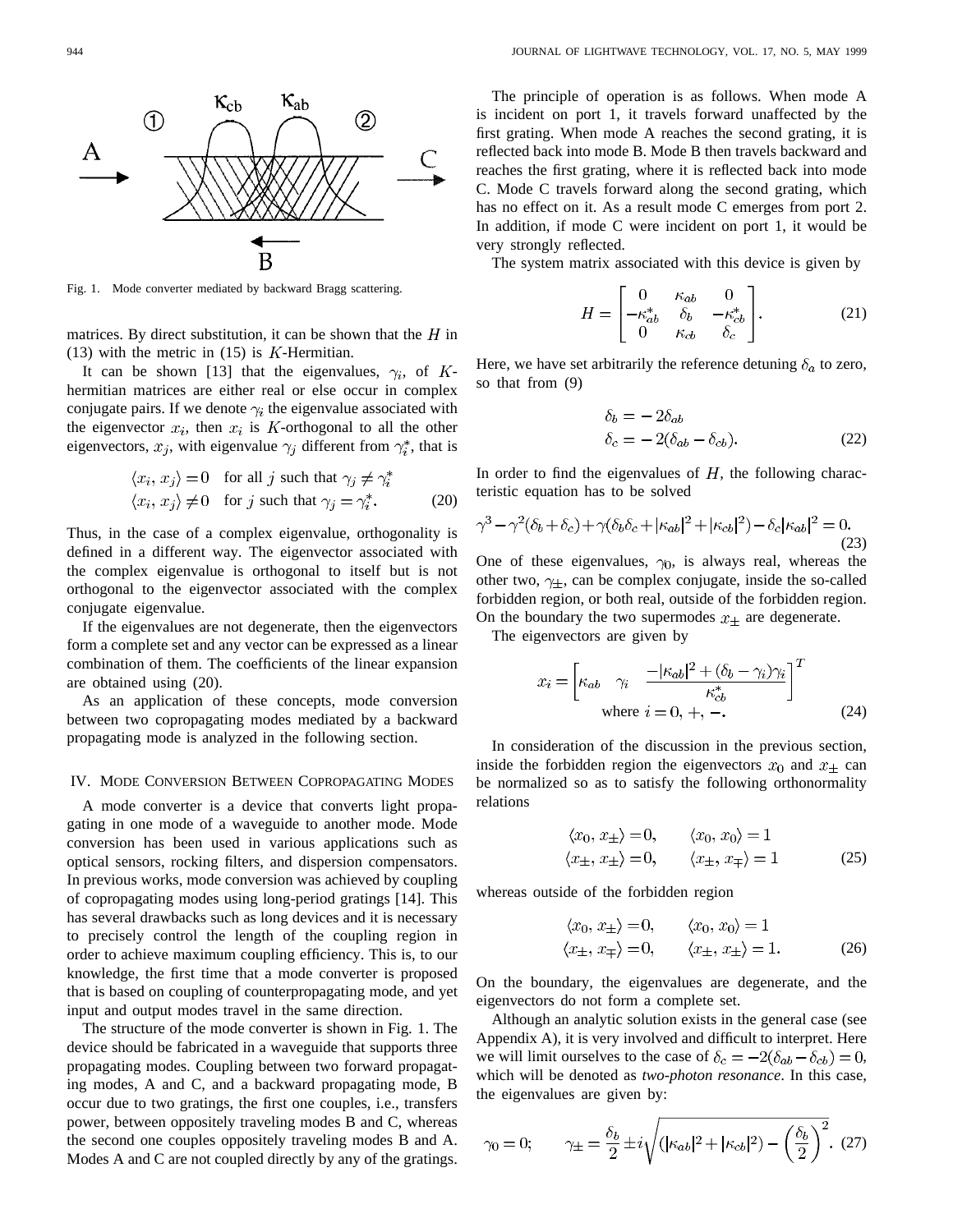We further confine ourselves to the region inside the forbidden gap, that is

$$
|\kappa_{ab}|^2 + |\kappa_{cb}|^2 > \left(\frac{\delta_b}{2}\right)^2 \tag{28}
$$

and assume that the coupling coefficients,  $\kappa_{ab}$  and  $\kappa_{cb}$  are real and positive. Normalized parameters can be defined

$$
r = \frac{\kappa_{cb}}{\kappa_{ab}}; \qquad \Delta = \frac{\delta_b}{2\kappa_{ab}} \tag{29}
$$

so that the eigenvalues take the form

$$
\gamma_0 = 0; \qquad \gamma_{\pm} = \kappa_{ab} \left( \Delta \pm i \sqrt{1 + r^2 - \Delta^2} \right) \tag{30}
$$

and the corresponding normalized eigenvectors satisfying (25) are

$$
x_0 = \frac{1}{\sqrt{1+r^2}} [r \quad 0 \quad -1]^T
$$
  

$$
x_{\pm} = \frac{e^{\mp i(\alpha/2)}}{\sqrt{2 \cos \alpha} \sqrt{1+r^2}} [1 \quad \mp i\sqrt{1+r^2} e^{\pm i\alpha} \quad r]^T \quad (31)
$$

where

$$
\sin \alpha = -\frac{\Delta}{\sqrt{1+r^2}}, \qquad \alpha \in \left[-\frac{\pi}{2}, \frac{\pi}{2}\right].
$$
 (32)

We define a "canonical basis" in terms of the uncoupled waveguide modes

$$
e_a = \begin{bmatrix} 1 \\ 0 \\ 0 \end{bmatrix}, \qquad e_b = \begin{bmatrix} 0 \\ 1 \\ 0 \end{bmatrix}, \qquad e_c = \begin{bmatrix} 0 \\ 0 \\ 1 \end{bmatrix}. \tag{33}
$$

These three vectors are orthogonal and normalized to unity power flow, and correspond to the unperturbed waveguide modes A, B, and C. This is an unusual basis in the sense that the power flow associated with the second mode,  $e<sub>b</sub>$ , is negative, whereas modes  $e_a$  and  $e_c$ , carry positive power flow. The eigenvectors can be expressed as a combination of these canonical modes

$$
x_0 = \frac{1}{\sqrt{1+r^2}} (re_a - e_c)
$$
  

$$
x_{\pm} = \frac{e^{\mp i(\alpha/2)}}{\sqrt{2 \cos \alpha} \sqrt{1+r^2}} (e_a \mp i\sqrt{1+r^2}e^{\pm i\alpha}e_b + re_c).
$$
 (34)

The analysis above enables us to predict the behavior of the device in the adiabatic regime. At the input, and according to Fig. 1, r tends to infinity, and if the canonical mode  $e_a$  is incident in the mode converter, then the supermode  $x_0$  will be excited. The supermode  $x_0$  corresponds to eigenvalue zero, so in the adiabatic approximation, if excited initially, it will propagate along the structure unperturbed. At the output, r tends to zero, and according to the expression of the supermode  $x_0$  in (34), the canonical mode  $e_c$  will exit the device. Thus, we have achieved mode conversion from mode  $e_a$  to mode  $e_c$ with ideally no energy transfer to mode  $e_b$ . The validity of the adiabaticity condition is discussed in Appendix B.

The validity of this analysis has been tested by solving the coupled wave equations (3) numerically. In Fig. 2, the mode amplitudes have been plotted as a function of device length for



Fig. 2. Mode power for quasiadiabatic mode converter on resonance for several coupling strengths. The inset shows the coupling coefficients.

quasiadiabatic Gaussian-shaped coupling coefficients (shown in the inset) with several strengths. As expected, the backward mode, B, is hardly excited. As the magnitude of the coupling coefficient increases, the adiabaticity condition is more valid (as explained in Appendix B), and the energy transfer to this mode decreases substantially.

In the case of uniform coupling coefficients, an analytic solution can be obtained for the propagating field by using the supermodes previously derived. If the two gratings do not overlap completely, three regions are distinct, and the field is a superposition of the supermodes, where the coefficients are found by applying the boundary conditions. In Appendix A, we derive the equation for the boundary of the forbidden region, inside which some eigenvalues are complex. Inside the forbidden region, the reflection coefficient is expected to be uniform, whereas outside it, all the eigenvalues are real, and the reflection has an oscillatory behavior. This is shown in the contour plot in Fig. 3, where the reflection coefficient at the input of a device with two overlapping uniform gratings is plotted and as a function of the frequency deviations,  $\delta_{ab}$ and  $\delta_{bc}$ . The boundary of the forbidden region is shown with a thick solid line. Near resonance for both gratings, the reflection coefficient decreases because part of the input mode A is converted into mode C. When the first grating that couples B and C is off resonance, there is a large reflection due to the second grating. When both gratings are off resonance, outside the forbidden region, the reflectivity decreases in an oscillatory fashion.

#### V. CONCLUSION

An analysis of multimode waveguides where the modes are coupled through quasiperiodic perturbations has been presented, which yielded the supermodes of the structure. An orthonormality condition has been derived using conservation of power flux, which is valid for both co- and contradirectional modes. As an example, a mode converter of forward propagating modes has been proposed where conversion from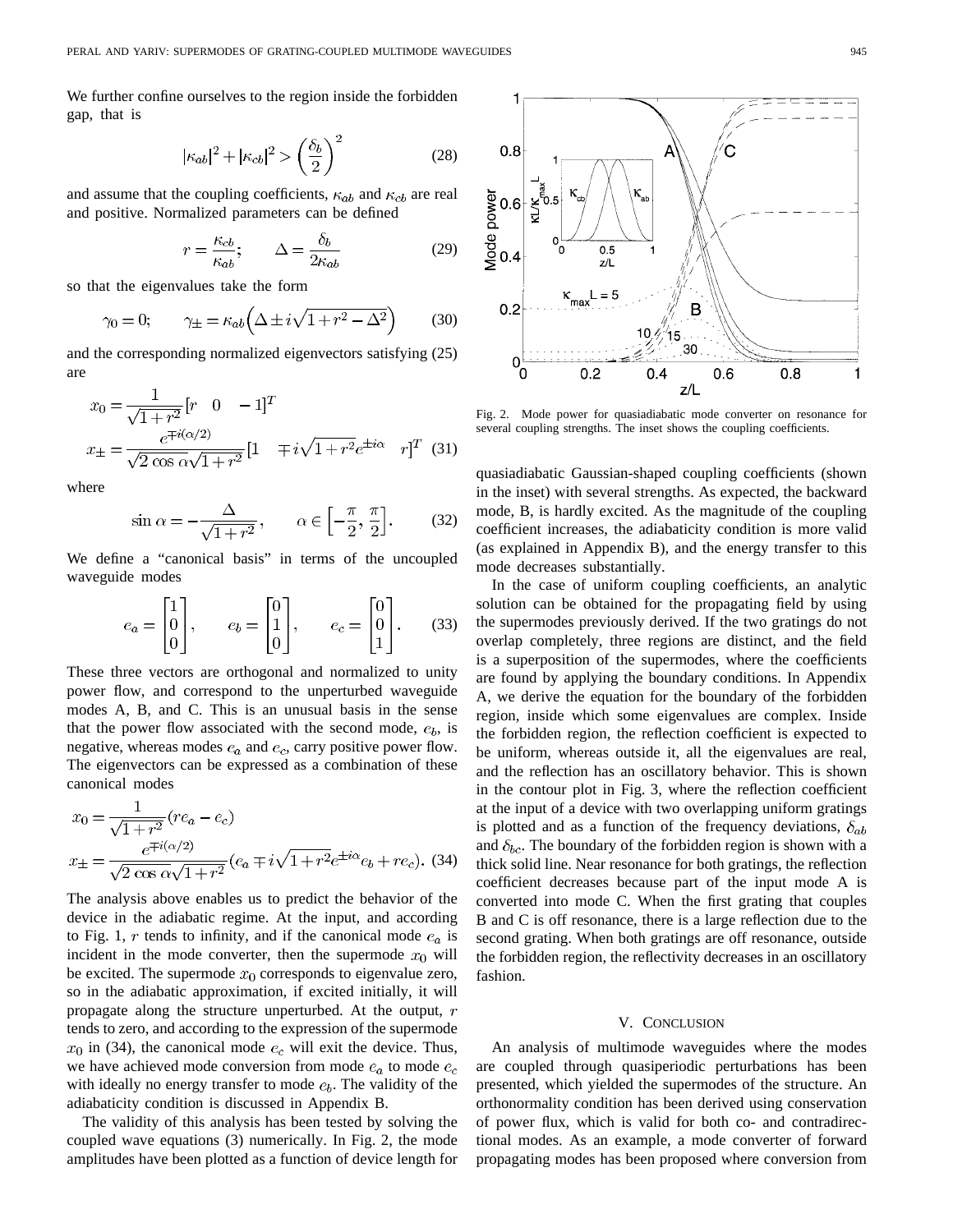

Fig. 3. Contour plot of the reflection coefficient at the input of a uniform mode converter with  $\kappa_{cb}L = \kappa_{ab}L = 20$ . The thick solid line is the boundary of the forbidden region.

one forward mode to another is mediated by a backward propagating mode. In the adiabatic regime, this backward mode, although required, is never excited. An analysis of the structure with adiabatic coupling coefficients has proved the usefulness of the supermode formalism for analyzing complex structures.

# APPENDIX A GENERAL SOLUTION FOR THE EIGENVALUES OF THE MODE CONVERTER

The characteristic equation (23) is a cubic equation that has an analytical solution [15]. If we define the parameters

$$
p = \frac{1}{3}(\delta_b \delta_c + |\kappa_{ab}|^2 + |\kappa_{cb}|^2) - \frac{1}{9}(\delta_b + \delta_c)^2
$$
  
\n
$$
q = -\frac{1}{27}(\delta_b + \delta_c)^3 + \frac{1}{6}(\delta_b + \delta_c)(\delta_b \delta_c + |\kappa_{ab}|^2 + |\kappa_{cb}|^2)
$$
  
\n
$$
-\frac{1}{2}\delta_c |\kappa_{ab}|^2
$$
\n(35)

then the discriminant is given by  $q^2 + p^3$ . If the discriminant is positive, then one root is real and two are complex conjugates. If the discriminant is zero, then there are three real roots, of which at least two are equal. If the discriminant is negative, then there are three unequal real roots. Thus, the equation  $q^2 + p^3 = 0$  describes the boundary of the forbidden region. The eigenvalues are given by

$$
\gamma_0 = \frac{1}{3}(\delta_b + \delta_c) + \lambda_+
$$
  

$$
\gamma_{\pm} = \frac{1}{3}(\delta_b + \delta_c) - \frac{1}{2}\lambda_+ \pm i\frac{\sqrt{3}}{2}\lambda_-
$$
 (36)

where

$$
\lambda_{\pm} = \left(-q + \sqrt{q^2 + p^3}\right)^{1/3} \pm \left(-q - \sqrt{q^2 + p^3}\right)^{1/3}.
$$
 (37)

The eigenvalue  $\gamma_0$  is always real whereas  $\gamma_{\pm}$  are complex conjugate inside the forbidden region, i.e., for  $q^2 + p^3 > 0$ , are real outside of it, and are equal at the boundary.

## APPENDIX B

## VALIDITY OF THE ADIABATICITY CONDITION

In the following, the adibaticity condition is discussed. The system matrix (21) can be transformed from the canonical basis to the basis composed by the adiabatic supermodes. Defining the matrix  $X$  as

$$
X = \begin{bmatrix} | & | & | \\ x_+ & x_0 & x_- \\ | & | & | & | \end{bmatrix}
$$
 (38)

the amplitudes of the eigenmodes,  $a_0$  and  $a_{\pm}$ , satisfy the equation

$$
i\frac{d}{dz}\begin{bmatrix} a_+ \\ a_0 \\ a_- \end{bmatrix} = H_{ad} \begin{bmatrix} a_+ \\ a_0 \\ a_- \end{bmatrix}
$$
 (39)

where the adiabatic system matrix,  $H_{ad}$ , is given by

$$
H_{ad} = X^{-1}HX - iX^{-1}\frac{d}{dz}X.
$$
 (40)

The matrix  $X$  can be expressed in a more convenient way by defining the angles  $\theta$  and  $\varphi$  such that

$$
\sin \theta = \frac{1}{\sqrt{1+r^2}}, \quad \cos \theta = \frac{r}{\sqrt{1+r^2}}
$$

$$
\sin \varphi = \frac{e^{-i(\alpha/2)}}{\sqrt{2\cos\alpha}}, \quad \cos \varphi = \frac{e^{i(\alpha/2)}}{\sqrt{2\cos\alpha}}.
$$
(41)

Thus

$$
X = \begin{bmatrix} \sin \theta & \sin \varphi & \cos \theta & \sin \theta & \cos \varphi \\ -i & \cos \varphi & 0 & i & \sin \varphi \\ \cos \theta & \sin \varphi & -\sin \theta & \cos \theta & \cos \varphi \end{bmatrix} . \tag{42}
$$

This is similar to a rotation with angles  $\theta$  and  $\varphi$ . However, in this case  $\varphi$  is a complex angle, and the transformation is not  $K$ -unitary because, as mentioned above, the canonical modes are not all normalized to the same value.

Using the orthonormality relations (25), it can be shown that

$$
X^{\dagger} K X = \tilde{I} \tag{43}
$$

where

$$
\tilde{I} = \begin{bmatrix} 0 & 0 & 1 \\ 0 & 1 & 0 \\ 1 & 0 & 0 \end{bmatrix} . \tag{44}
$$

Thus

$$
X^{-1} = \tilde{I}X^{\dagger}K\tag{45}
$$

and substituting  $X$  from (42) we get

$$
X^{-1} = \begin{bmatrix} \sin \theta & \sin \varphi & i \cos \varphi & \cos \theta & \sin \varphi \\ \cos \theta & 0 & -\sin \theta \\ \sin \theta & \cos \varphi & -i & \sin \varphi & \cos \theta & \cos \varphi \end{bmatrix} . \quad (46)
$$

Then, substituting X and  $X^{-1}$  in (40), we obtain (47) shown at the top of the next page, where an overdot indicates the derivative with respect to  $z$ .